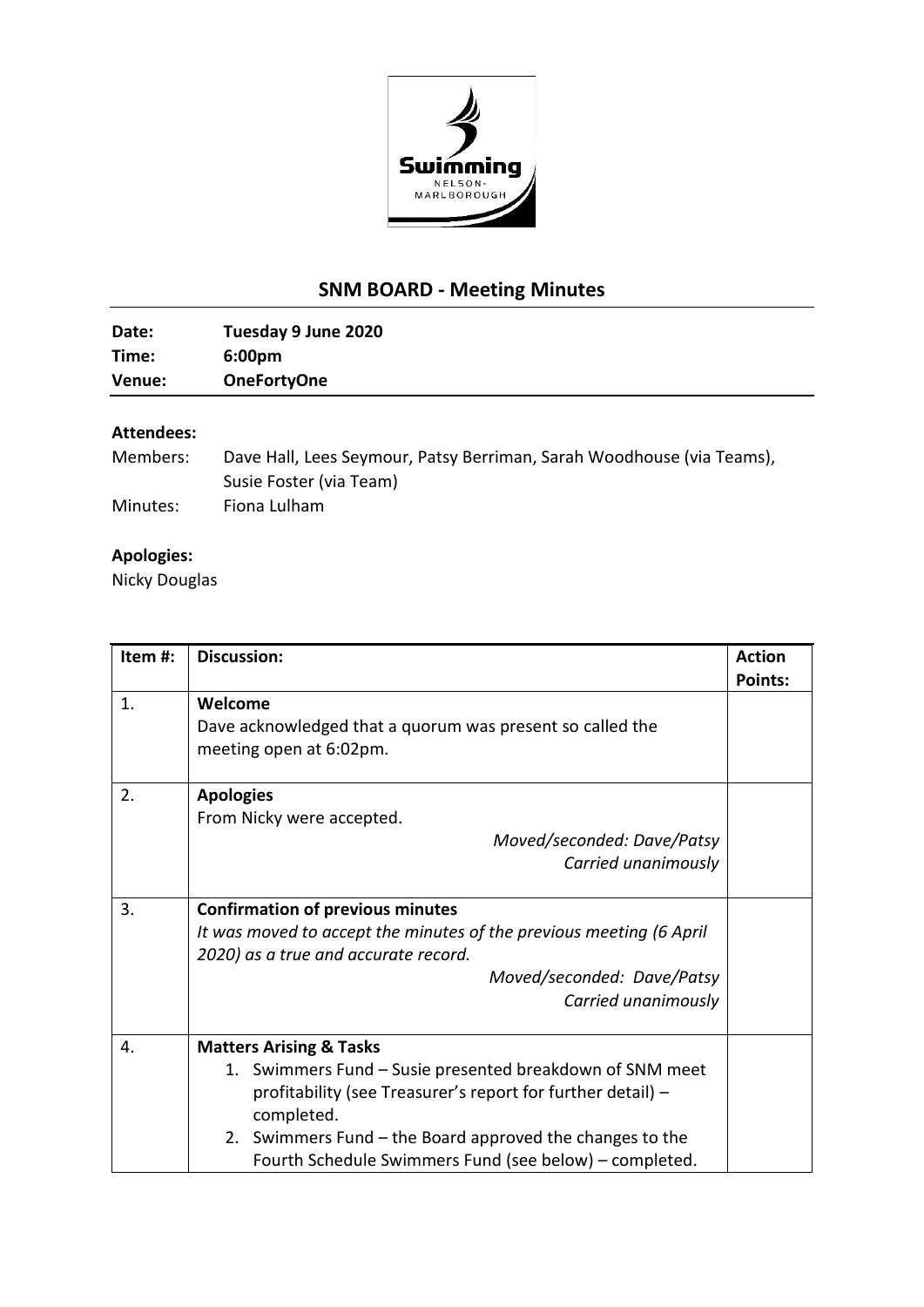| 5. | 3. SNM Affiliation Fees - the Board approved that the SNM fees<br>remain the same for 2020/2021 (ie, no discount) -<br>completed.<br>4. High Level Financial Information - provided to SNZ by Susie -<br>completed.<br>5. SNM Alumni Programme - the Board agreed to progress the<br>Alumni programme - Fiona to liaise with SNM clubs (move to<br>MC tasklist) - completed.<br><b>Chair Report</b><br>Dave's report (prepared for the Management Committee) was<br>tabled as read.                                                                                                                                                                                                                                                                                                                                                                                                                                                                                                                                                                                                                                                                                                                                                                                                                                                                                                                                                                                                   |                                             |
|----|---------------------------------------------------------------------------------------------------------------------------------------------------------------------------------------------------------------------------------------------------------------------------------------------------------------------------------------------------------------------------------------------------------------------------------------------------------------------------------------------------------------------------------------------------------------------------------------------------------------------------------------------------------------------------------------------------------------------------------------------------------------------------------------------------------------------------------------------------------------------------------------------------------------------------------------------------------------------------------------------------------------------------------------------------------------------------------------------------------------------------------------------------------------------------------------------------------------------------------------------------------------------------------------------------------------------------------------------------------------------------------------------------------------------------------------------------------------------------------------|---------------------------------------------|
|    | Prior to the meeting Susie circulated the meet reconciliations<br>for the SNM meets, along with a profitability report for the<br>SNM meets from 2015 to current.<br>The profit for LC Champs and SC Champs has decreased<br>significantly over the past 5-6 years due to increase in lane<br>hire costs; heats & finals format; increase in number of<br>sessions; cost of medals & ribbons; imposed limits on<br>number of entries. Profit for C&T is fairly constant due to<br>low lane hire costs (exception was 2018 when meet was<br>moved from HSS to RAC due to weather).<br>It was agreed that a review of SNM meets should be<br>undertaken after the AGM - look at expenses; entry fees;<br>profit split and funding split models recognising that meet<br>profit should be an important revenue stream for SNM.<br>Swimmers Fund - need to understand the history and<br>conditions of the fund. Dave to follow up with Hamish Neill.<br>Susie moved that the meet reconciliations be accepted and profit<br>payments be made to the respective clubs.<br>Moved/seconded: Susie/Sarah<br>Carried unanimously<br>Susie moved that the apportionment of statutory liability insurance<br>be accepted and all SNM clubs are invoiced for their share.<br>Moved/seconded: Susie/Sarah<br>Carried unanimously<br>Lees presented receipts from Melinda Baigent and asked that she is<br>reimbursed for the costs incurred to protect the Picolo from damage<br>when in transit. | AP1<br>AP <sub>2</sub><br>AP3<br>AP4<br>AP5 |
|    | Moved/seconded: Susie/Dave<br>Carried unanimously                                                                                                                                                                                                                                                                                                                                                                                                                                                                                                                                                                                                                                                                                                                                                                                                                                                                                                                                                                                                                                                                                                                                                                                                                                                                                                                                                                                                                                     |                                             |
| 7. | <b>Registrar's Report</b><br>Patsy's report was tabled as read.                                                                                                                                                                                                                                                                                                                                                                                                                                                                                                                                                                                                                                                                                                                                                                                                                                                                                                                                                                                                                                                                                                                                                                                                                                                                                                                                                                                                                       |                                             |